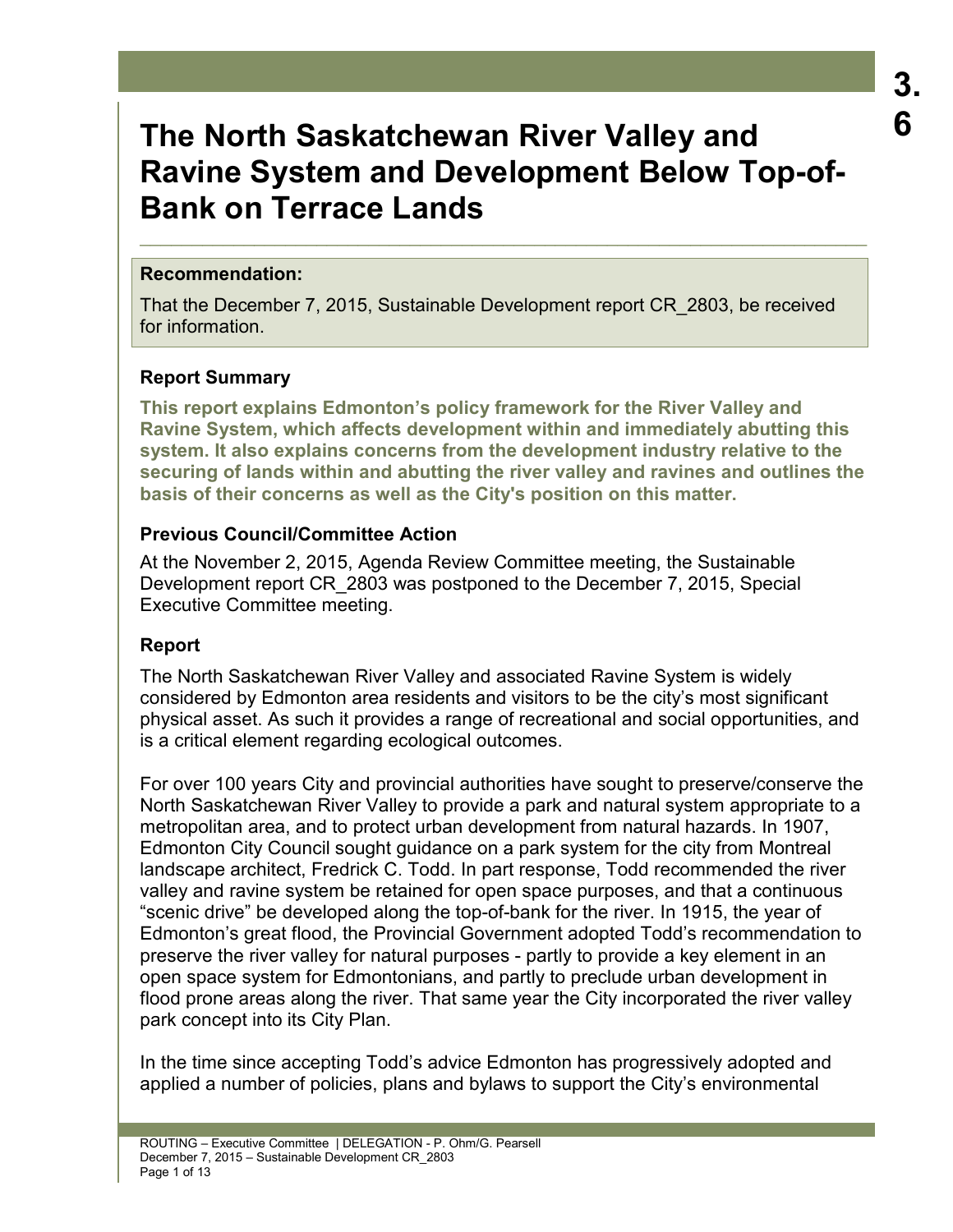protection and open space goals for the River Valley and Ravine System (see Attachment 1). Also in this time Administration has developed a number of procedures, processes and protocols to implement these planning instruments, which have become embedded into a framework of practice in planning for, and acquiring lands within and along, the river valley and ravine system. Key objectives in this approach are to:

- restrict intensive urban development to the three river valley communities of Rossdale, Cloverdale and Riverdale
- review, prevent and/or mitigate impacts of public and private development within and adjacent the valley and ravine system
- acquire lands within the river valley and ravine system to best facilitate control over land use and programming.

In recent planning applications, the development industry has challenged the City's application of the *Municipal Government Act* and the taking of terrace lands within ravines as environmental reserve at the time of subdivision. Industry argues that these lands do not meet the definition of Environmental Reserve under the *Municipal Government Act* and are developable. Therefore these lands should not be subject to dedication as environmental reserve and should be acquired, either by purchase or by trade, at full market value based on highest and best urban use.

Terrace lands can be relatively flat. These areas may have been formed as part of a former flood plain or in some cases they were naturally created as "slumps" or landslides in the abutting river valley/ravine escarpment. Terraces may be wholly contained within a ravine or river valley and therefore may abut slopes that separate them from the table lands above the top-of-bank and other sloped lands that separate them from water courses or ravine bottoms. Some terraces are difficult to physically access and others are less so and in fact have been disturbed by past human activity (e.g., cultivated for agriculture, resource extraction). Attachment 2 depicts the formation of terraces and landslides.

# **The City**'**s Policy and Implementation Framework** – **River Valley and Ravine Lands**

The City's Policy Framework for River Valley and Ravine Lands is based on a municipality's authority to regulate land use under the *Municipal Government Act*. This includes the extent to which lands may be developed (i.e, development intensity). The use and intensity of use for land is guided by a number of statutory and non-statutory policy and regulatory instruments including the City's Municipal Development Plan (*The Way We Grow*), Council Policies, Area and Neighbourhood Structure Plans, Area Redevelopment Plans, and the Zoning Bylaw. Together these instruments affect the market value of lands across the city, including those in the river valley and ravine system, which are designated as open space and natural area and subject to acquisition as environmental reserve at the time of subdivision.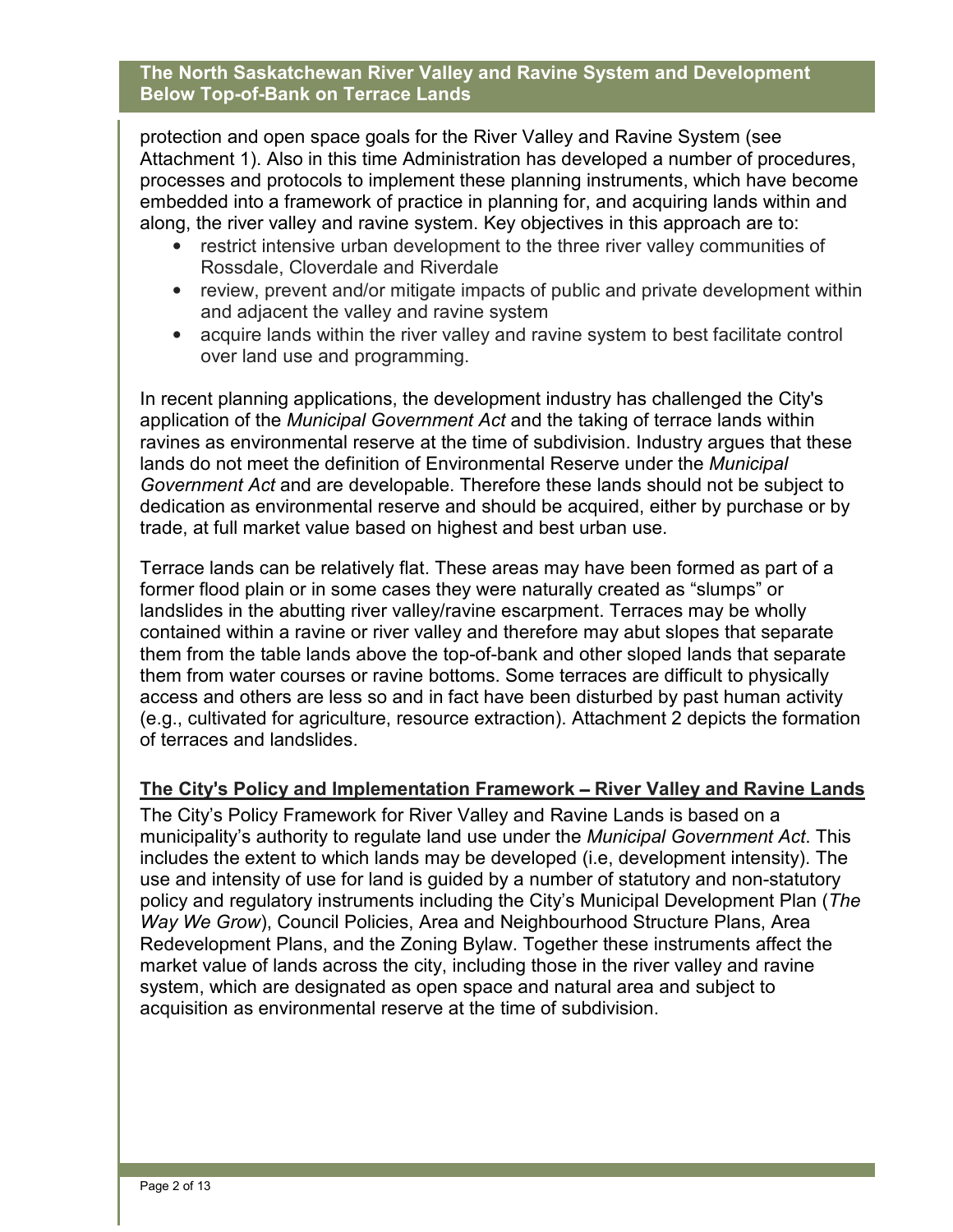# *Municipal Government Act*

Section 664 of the *Municipal Government Act* empowers municipalities to acquire environmental reserve lands, at the time of subdivision without compensation to the owner. The Act defines these lands as:

- a swamp, gully, ravine, coulee or natural drainage course;
- land that is subject to flooding or is, in the opinion of the subdivision authority, unstable; or
- a strip of land, not less than six metres in width, abutting the bed and shore of any lake, river, stream or other body of water for the purpose of
	- o preventing pollution, or
	- o providing public access to and beside the bed and shore.

Should the Subdivision Authority deem lands to meet one or more of these criteria, then the owner will be required to dedicate (without compensation) these lands to the City at the time of subdivision. For example, where a parent parcel being subdivided straddles table lands and a ravine, the lands in the ravine will be deemed environmental reserve and dedicated as a condition of subdivision to the City as a separately titled parcel. Disagreements between owners and the Subdivision Authority on the extent of environmental reserve acquired by the City may be resolved through an appeal process involving the Subdivision and Development Appeal Board and the courts.

Unlike the provisions for Municipal Reserve, the *Act* currently does not allow a municipality to defer the taking of environmental reserve – therefore it must be delineated and taken with the first subdivision. If it is not taken with the first subdivision, then a municipality may not be able to claim it in the future.

# *The Way We Grow, Municipal Development Plan* – *Bylaw 15100*

The Municipal Development Plan guides the use and acquisition of lands within the river valley and ravine system through the following policies:

- 7.1.1.6, Act proactively to acquire ecologically sensitive and environmentally valuable land in the North Saskatchewan River Valley where necessary.
- 7.1.1.10 Utilize the full legislative entitlements of environmental reserve, in accordance with the *Municipal Government Act*, during the land development process.
- 7.3.2.1 Ensure that the North Saskatchewan River Valley and Ravine System remains primarily an area of unstructured, low intensity and passive recreation, while accommodating appropriate balance of recreation activity within park nodes as described in the Urban Parks Master Plan and the Ribbon of Green.
- 7.3.2.3 Ensure that the lands within the North Saskatchewan River Valley and Ravine System Area Redevelopment Plan boundary will be acquired for parks purposes and natural area protection.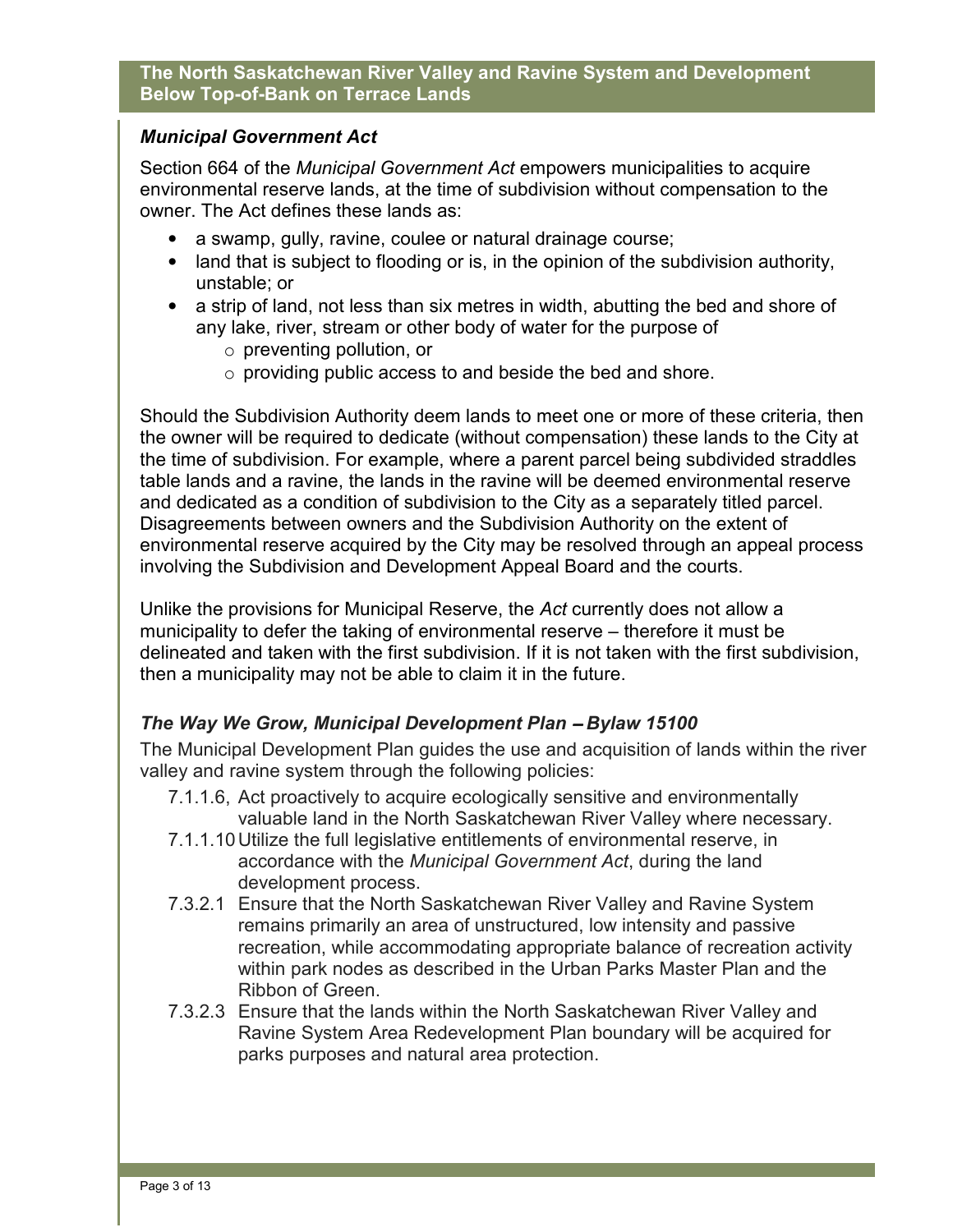7.3.3.2 Maintain adequate separation between new urban developments and the North Saskatchewan River Valley and Ravine System through the City's Top of Bank Policy, with viewscapes and public access, to the river valley preserved.

Together these policies guide the City's actions to actively pursue acquisition of environmentally sensitive land in the river valley, acquire these lands through environmental reserve dedication where possible, ensure these lands will be of low intensity use inclusive of parks and natural area protection, and ensure a separation is maintained between new urban development and the river valley and ravine system.

*North Saskatchewan River Valley Area Redevelopment Plan - Bylaw 7188*

The purpose of Bylaw 7188 is to protect the river valley and ravine system as part of Edmonton's open space heritage, and to manage public and private development such that it enhances and does not negatively impact the river valley and ravine system as an open space area. Bylaw 7188 applies to the river valley and its tributary ravines, much of which does include terraces of varying sizes and configurations. At the time the boundary of the Plan was applied, it was done so through photogrammetric methods. As the development process is applied to the lands along the top-of-bank, the Plan boundary is ground-truthed and adjusted as per Council Policy C542 (see below).

Key policies of Bylaw 7188 relevant to the above discussion are:

- 3.2.1 Natural Conservation Area It is a policy of this Plan that those areas which have significant vegetation, potential wildlife and waterfowl habitat, or other unique natural physical features shall be managed as nature conservation areas and may be used for outdoor educational, interpretation or low intensity recreational activities.
- 3.2.7 Environmental Reserve Dedication It is a policy of the Plan that the City may acquire through subdivision all lands lying below the geomorphic limit of the River Valley and Ravine System as environmental reserve, in accordance with the provisions of the *Planning Act*. At the discretion of the Subdivision Officer or the Municipal Planning Commission, the geographic top-of-the-bank may replace the geomorphic limit in this policy.
- 3.2.8 Use of Environmental Reserve It is a policy of this Plan that all lands acquired by the City through the subdivision process as environmental reserve shall be managed as parks and open spaces.
- 3.3.4 Development on Environmentally Sensitive Lands It is a policy of this Plan that when a development application is received, the Development Officer shall determine if the subject lands are environmentally sensitive to development, and may require additional information be provided. In determining whether a permit shall be issued and what conditions, if any, are required to eliminate or mitigate environmental damage, the Development Officer may consult with other civic departments and environmental agencies.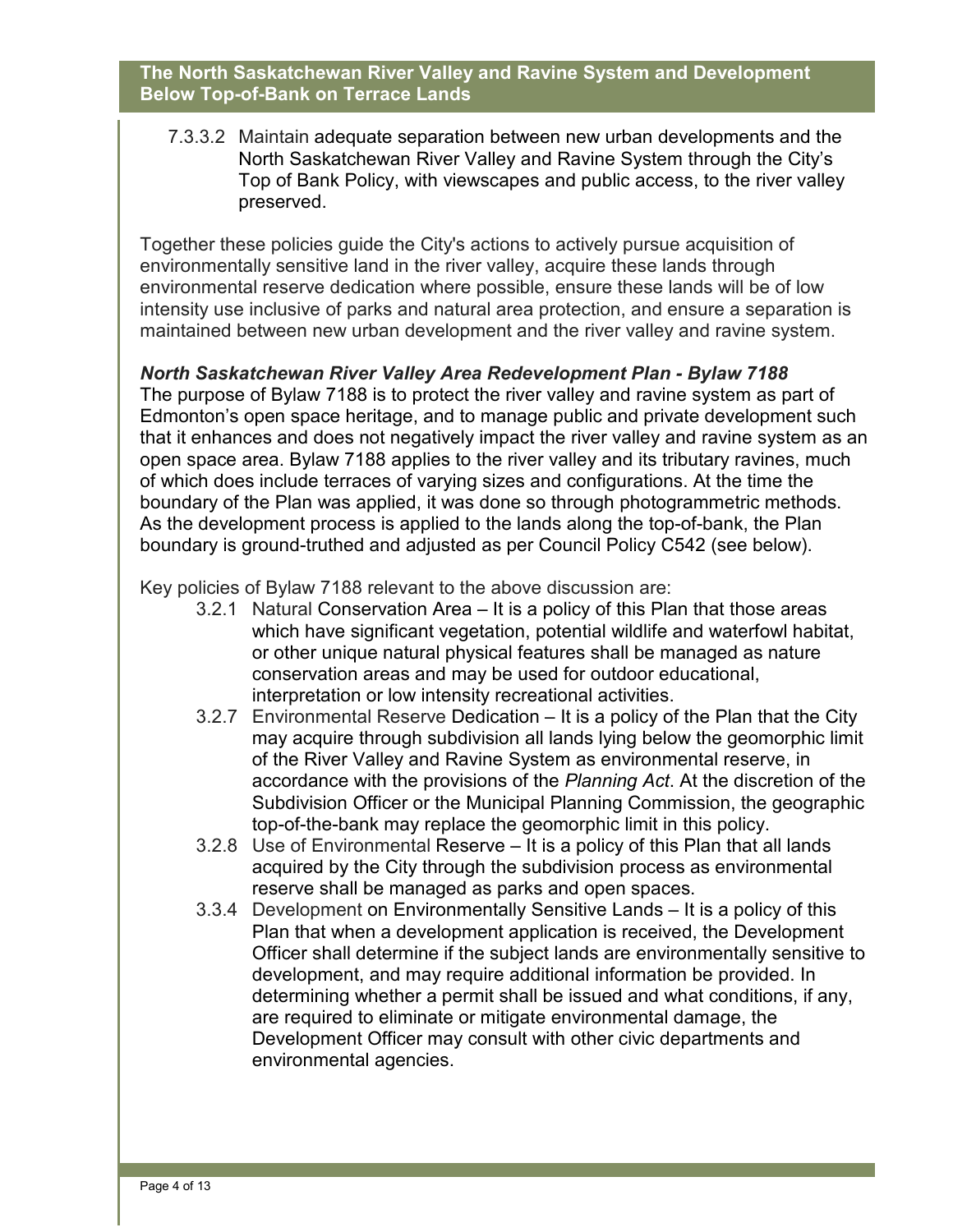3.7.2 Prohibit Additional Residential Development - It is a policy of this Plan that additional residential lots will not be created, except in the Central Area (Rossdale, Cloverdale, Riverdale).

The above polices generally align with the direction of the Municipal Development Plan, including the understanding that the future prominent use of the river valley and ravine system (outside the three central valley communities) is that of its current natural state with some low intensity recreational opportunities.

Administration implements Policy 3.7.2 by refusing the subdivision of properties wholly contained in the river valley and ravine system that have the intent of creating additional lots from existing (legacy) lots wholly contained in the river valley and ravine system.

# *Policy C542 - Development Setbacks From River Valley/Ravine Crests*

Approved in 2010 and superseding a previous Top-of-Bank Public Roadway Policy adopted in 1970, Policy C542 is intended to protect the river and ravine system while guiding development within and adjacent to the river valley and ravine system such that it too is protected. The purpose of the policy is to:

- 1. Ensure urban development is reasonably safe from environmental hazards, such as slope instability and failure, flooding or fire that may result in loss to persons and property.
- 2. Protect the River Valley and Ravine System from urban development that may compromise its integrity and long-term stability.
- 3. Maximize access for local residents and the general public to a continuous circulation system along the entire length of the Upland Area Abutting the River Valley and Ravine System. Public access is provided for circulation and amenity purposes, connection to the park system with the River Valley and Ravine System, slope repair and geo-technical monitoring, firefighting, emergency and public safety, drainage control, and for dealing with encroachment issues.
- 4. Ensure preservation of the River Valley and Ravine System as a significant visual and natural amenity feature, contributor to the ecological functionality of the City's natural areas system, and recreational opportunity for the citizen of Edmonton.

Policy C542 contains several figures to illustrate and define a number of concepts and terms (see Attachment 3). Together these figures provide the City's interpretation of the *Municipal Government Act* by identifying Environmental Reserve as being those lands within the river valley and ravine system. Specifically, Environmental Reserve is identified as including a public upland area, crest, bank/slope, terraces, and river or creek; and, being separated from developable table lands by an Urban Development Line.

While the Urban Development Line delineates Environmental Reserve, it is the top-ofbank line that is the basis upon which the area of application (boundary) for Bylaw 7188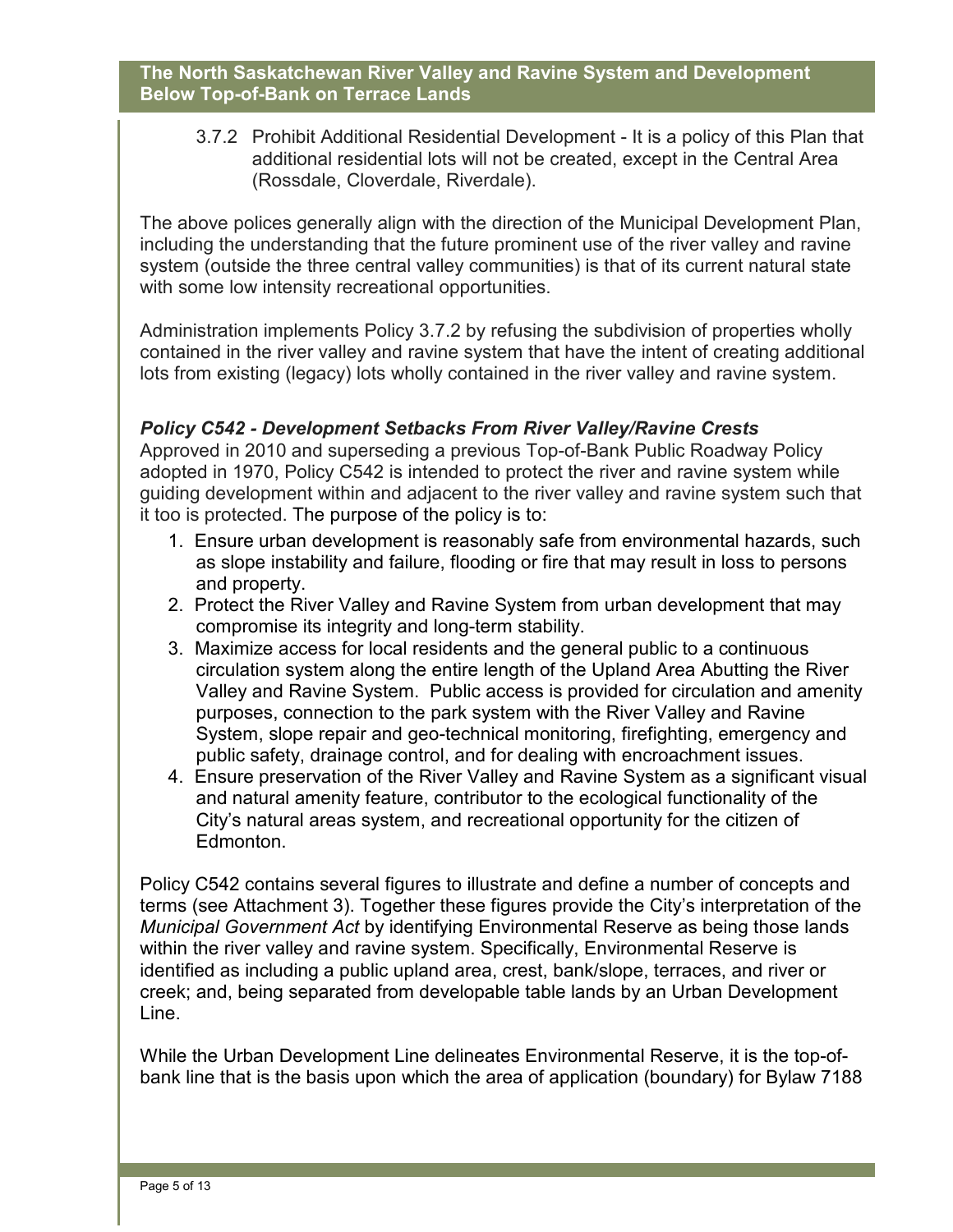is adjusted. In some cases the Urban Development Line is located through geotechnical studies that estimate the line of long term stability along the edge of a ravine by separating stable from unstable lands based on factors of safety. In other situations the Urban Development Line will be located via a minimum setback distance (10 metres) from the top-of-bank line or crest of the ravine after geo-technical studies confirm the risk of instability is low. In addition to delineating the "Urban Development Line/Long Term Line of Stability" geo-technical studies will also inform subdivision and development conditions to maintain slope stability (e.g., restrictions on irrigations systems on abutting private properties).

Policy C542 does provide that the City will work with property owners and developers of lands adjacent and within the river valley and ravine system to acquire these lands through other means when they are not subject to environmental reserve dedication. Administration interprets this direction to mean that it will pursue acquisition of those properties wholly contained within the river valley and ravine system and where the City does not expect the owner will seek subdivision that would trigger environmental reserve dedication.

## *Zoning Bylaw 12800*

The Zoning Bylaw identifies use opportunities and the development parameters of those opportunities for all land in the city. All private land in the city is zoned to allow a development opportunity that enables the owner to either reside or conduct an activity on the property.

With the exception of several major utility facilities (e.g., water treatment plants), major activity/recreation nodes, (e.g., Fort Edmonton Park), and several legacy estate residential and industrial development lands, the majority of land in the river valley and ravine system is zoned either A (Metropolitan Recreation), or AG (Agricultural) (see Attachment 4 for an overview of applicable policy and zoning provisions).

The stated General Purpose of the A (Metropolitan Recreation) Zone is to:

*"preserve natural areas and parkland along the river, creeks, ravines and other designated areas for active and passive recreational uses and environmental protection in conformance with the Municipal Development Plan and the North Saskatchewan River Valley Area Redevelopment Plan."* 

Given this purpose, most A (Metropolitan Recreation) zoned lands are owned by the City, and many of the A (Metropolitan Recreation) Zone use opportunities are aligned with publicly oriented/operated activities (e.g., public park, cultural exhibits, protective and emergency services). The remainder of the A (Metropolitan Recreation) Zone use opportunities enable private owners to either reside (e.g., single detached dwelling) or conduct activities (e.g., farms, greenhouses, signs) on their property (to the extent they can obtain servicing, etc.). The A (Metropolitan Recreation) Zone predominates in those areas of the river valley and ravine system where the abutting top of bank areas have been developed for urban purposes reflecting the fact that these lands are re-zoned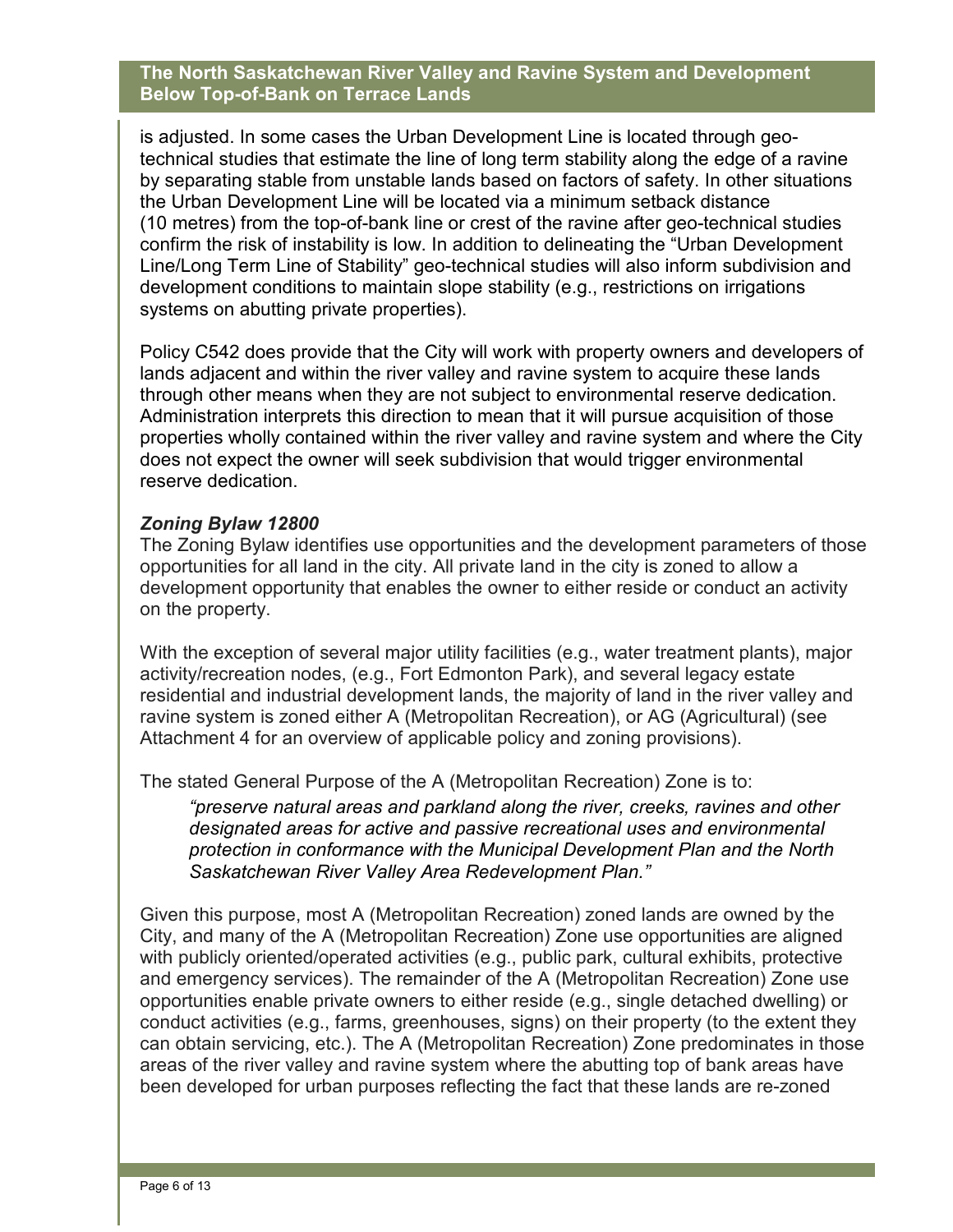(from Agriculture) and subdivided as part of the development process, inclusive of their acquisition by the City largely through environmental reserve dedication.

The General Purpose of the AG (Agricultural) Zone is to "conserve agricultural and rural land use activities." As such the Zone contains a limited number of use opportunities to accommodate agricultural (e.g., farms, farm dwellings) and compatible related uses. The majority of the lands zoned AG (Agricultural) in the river valley and ravine system are privately owned and located abutting pre-development/developing table lands areas. As the development process is applied to the adjacent table lands, the river valley and ravine lands may be rezoned A (Metropolitan Recreation) in anticipation of their acquisition by the City through environmental reserve dedication under the subdivision process.

# *Private Development in the River Valley and Ravine System*

Based on the above policy framework, all privately owned land within the river valley and ravine system may be developed with a maximum of one dwelling per titled lot. However, developing these properties must be to City standards and raises a number of potential issues including:

- obtaining planning approvals:
	- $\circ$  a single detached dwelling is a discretionary use opportunity under the AG Zone
	- $\circ$  development in the river valley and ravine system may require City acceptance of various studies on mitigating hazards (e.g., instability, flooding, wildfires) and addressing potential impacts on the ecological function of the river valley and ravine system
- obtaining legal access through another owner's land, or the City's land (i.e., environmental reserve lands)
- providing physical public / private vehicle access across slopes of variable steepness may require special engineering with additional costs
- providing utilities inclusive of potential drainage/sanitary pump/lift stations with significant capital, operating and maintenance costs;
- meeting potential emergency access requirements
- mitigating the impacts of climatic changes including risk of future wildfires and flooding.

#### *Policy Framework Implementation*

As noted above, acquisition of private land in the river valley and ravine system is fundamental to implementing the City's policy framework. To acquire lands within the river valley and ravine system Administration will have the owner dedicate them as environmental reserve through the subdivision process, purchase them, or seek their donation as an eco-gift. These approaches are undertaken concurrently, but within two different contexts.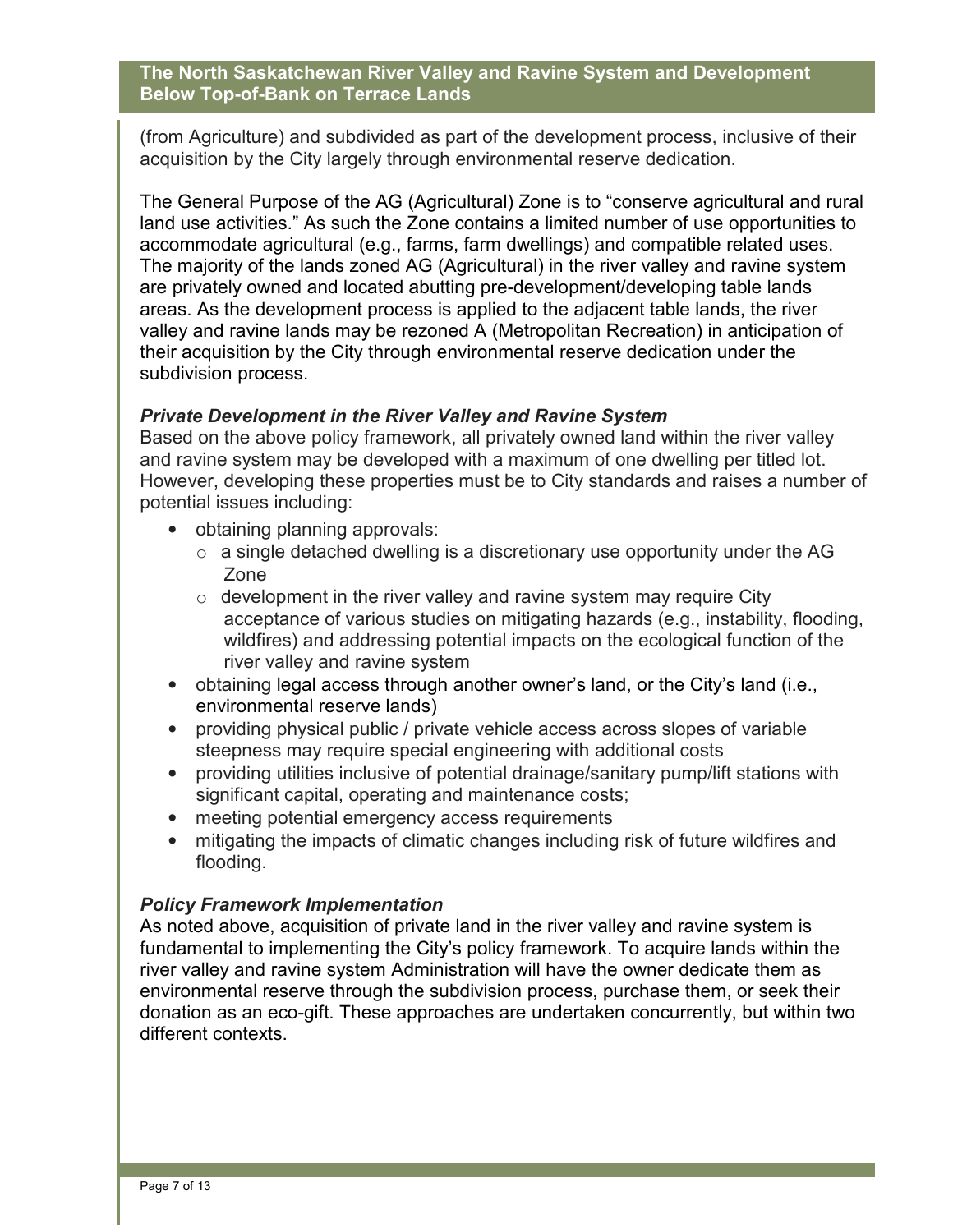Eco-gifts and opportunity purchase are pursued where the properties are wholly contained within the river valley and ravine system and where the owner is not expected to subdivide and thereby trigger the potential for environmental reserve dedication. Offers to purchase are often based on the City's policy framework with the highest and best use being natural area and open space. Not surprisingly, some owners are not willing to accept such offers. Administration will be more aggressive in its offers where the risk of incompatible development is high, or the property is required for an imminent municipal need. Overall Administration will be conservative in the "rate" it offers for these lands and will be patient in concluding a purchase based on the understanding that the development opportunities of private owners are legally and physically constrained and that the City is among very few interested buyers. Even though the City's policy framework "designates" all lands in the river valley and ravine system for future open space uses, it is not compelled to acquire these properties on the basis that the affected private owners have some development rights under the Zoning Bylaw.

The acquisition of river valley and ravine lands through environmental reserve dedication occurs through the land development approvals process and begins at the Area Structure Plan stage when the boundary of the plan must be established. Establishing the plan boundary adjacent to the river valley and ravine system informs eventual adjustments to the boundary of the *North Saskatchewan River Valley Area Redevelopment Plan*. Ideally this step will ensure the boundaries of the two Plans are generally co-terminus (i.e., do not overlap) and thereby avoid conflicting policy direction between the Plans based on different goals and objectives. The two Plan boundaries will then be further reconciled at the Neighbourhood Structure Plan stage by identifying the Urban Development Line and the top-of-bank line. This in turn guides the future placement of zoning and subdivision lines demarcating developable private and public lands and lands subject to environmental reserve dedication. The above leads Administration to expect that all land within the boundary of the *North Saskatchewan River Valley Area Redevelopment Plan* (i.e., on the valley/ravine side of the Urban Development Line) will be dedicated as environmental reserve.

#### *Municipal Government Act Interpretation*

#### Industry Position

Recently, a number of land developers have challenged the above implementation model. Specifically, these owners interpret the *Municipal Government Act* such that it does not empower municipalities to acquire "developable terrace lands" within ravines as environmental reserve when those same lands can be proven to be geo-technically stable and not subject to 1:100 year flooding. This interpretation supports the following position:

- some terrace lands do not meet the definition of environmental reserve and may be developed for use opportunities identified under the Zoning Bylaw
- if the City wants these lands for parks and natural purposes, then the City must compensate owners at a monetary level reflecting the highest and best use of the terrace (i.e., estate residential) as provided for under the Zoning Bylaw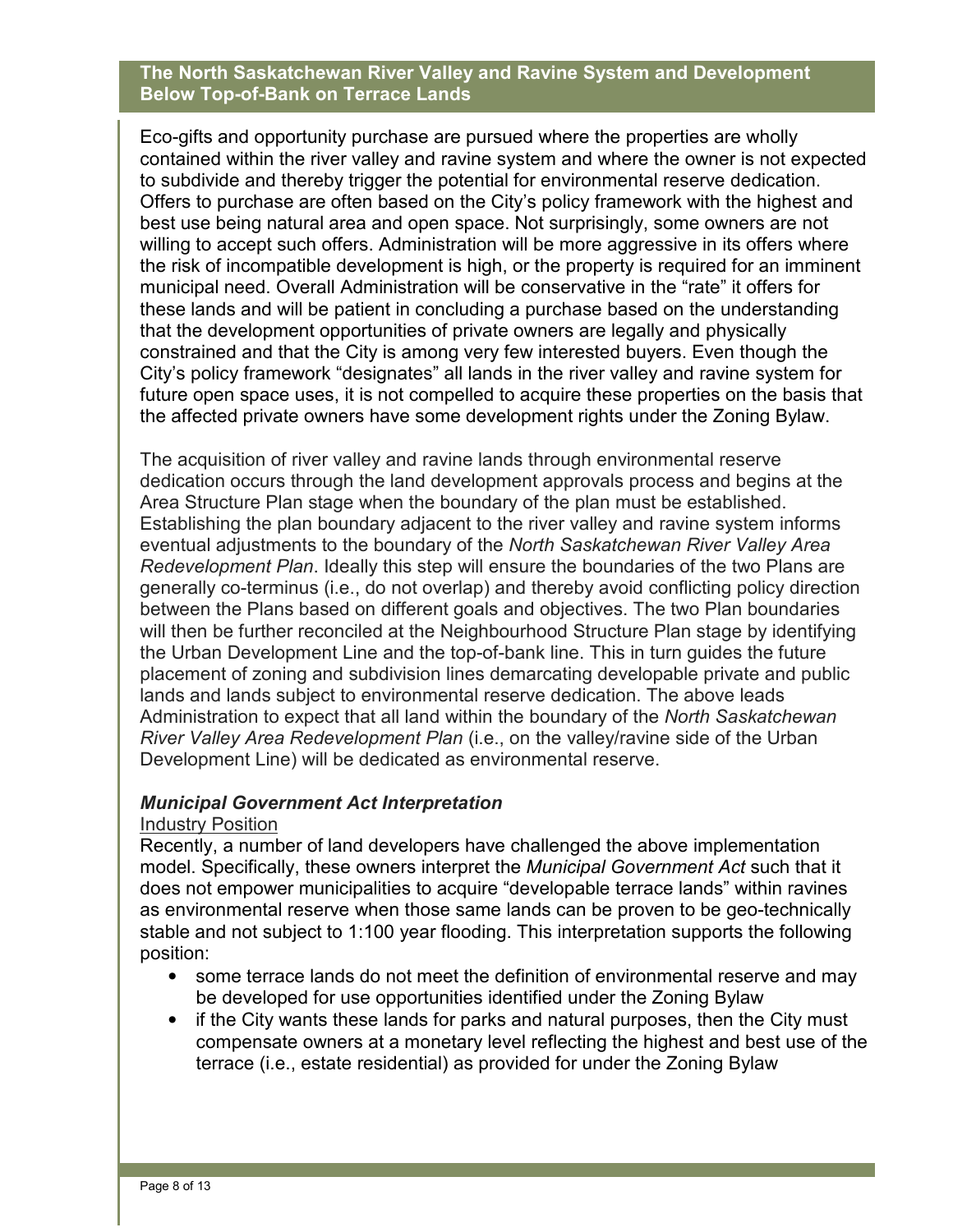- the City may acquire these lands through purchase, trade or accept them as Municipal Reserve lands
- the City must either acquire these lands at the time the parent parcel is subdivided, or enter to an agreement with the owner(s) for their future acquisition.

The above also comes with the owner expectation that the City will not attempt to acquire these terraces as environmental reserve at subdivision stage and will permit owners to create a terrace as a single parcel suitable for estate residential development, or for trade/sale to the City for open space (with compensation).

Should the City not agree to these terms, then these owners indicate that they are prepared to seek a resolution through the Courts.

#### City Approach

Industry's interpretation of the *Municipal Government Act* is viewed as being too narrowly focused on the "hazard element" of the environmental reserve definition to the exclusion of other circumstances and situations identified under Section 664. The Act defines environmental reserve as needing to meet one, not necessarily all, of a number of conditions. In this case, while a terrace may be proven to be stable and not subject to flooding, it still meets the test of environmental reserve by being in a "ravine".

Both the development industry and the City have requested that Environmental Reserve be more clearly defined through the current review of the *Municipal Government* Act. The City is seeking clarification that Environmental Reserve includes not only "hazard lands", but also "natural areas" to recognize their ecological service value and benefit to urban populations. Industry is firmly opposed to expanding the criteria for environmental reserve.

Should industry be successful in obtaining a favourable interpretation/decision by the courts, or favourable changes to the *Municipal Government Act*, Administration observes that:

- the "developability" of terraces must be conclusive and consider the feasibility of their development relative to access, utility servicing, and ecological impacts on the abutting natural areas
- the rate of compensation for a terrace should reflect:
	- $\circ$  the City's policy framework for the river valley and ravine system, which generally identifies lands within ravines as being most appropriate as natural and open space
	- $\circ$  the cost to develop these lands for urban purposes
- estimating the legal and physical costs to develop a terrace should be the responsibility of the owner and the findings of this work should be appropriately evidenced and acceptable to the City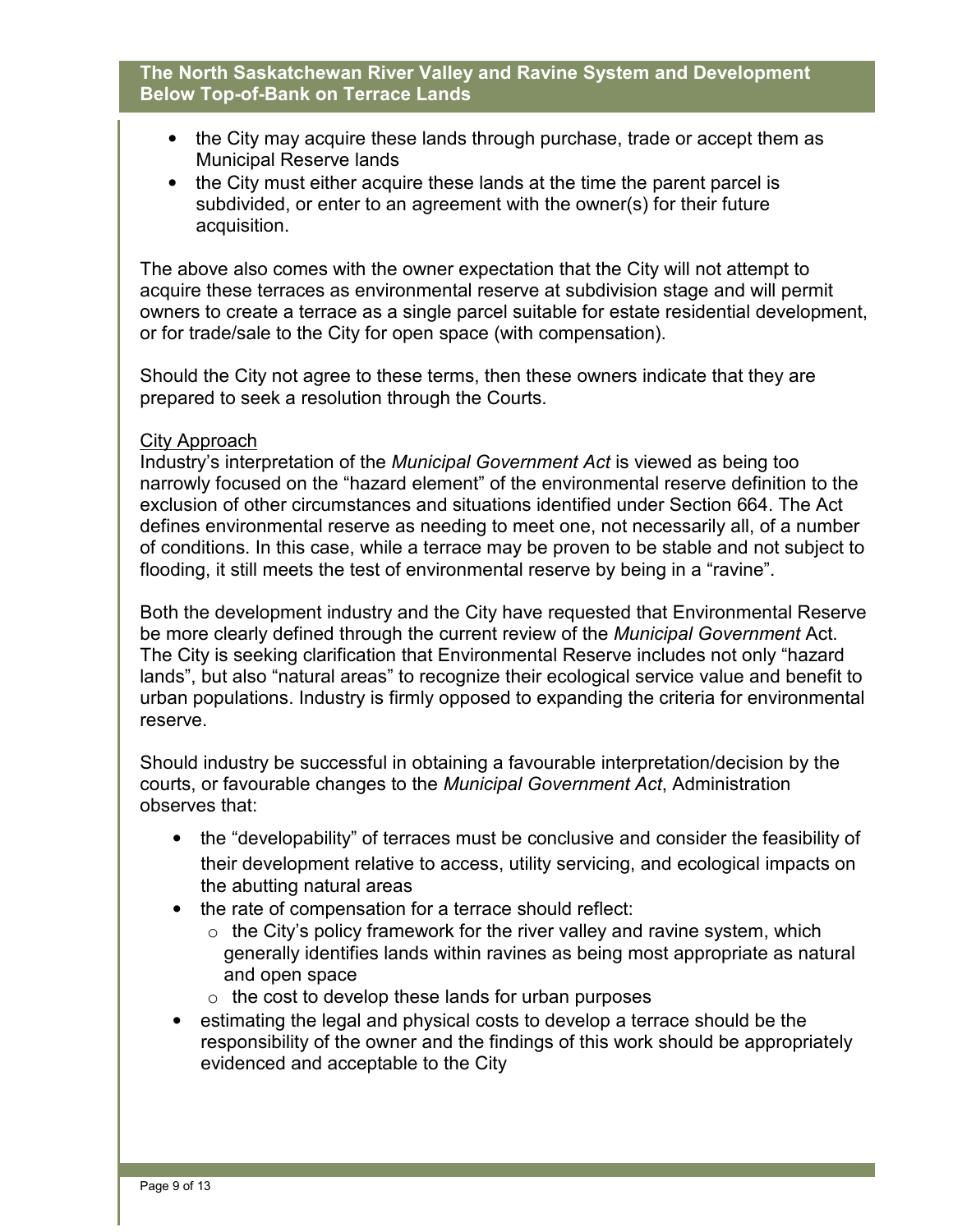- private to private purchases of properties that straddle the top-of-bank typically include some discounting based on the legal and physical limitations assigned to those portions of the property in the river valley / ravine
- purchasing, trading or accepting terraces as credit Municipal Reserve lands at the time of subdivision, or at a later date, will negatively impact the City's ability to meet natural and open space needs on the abutting table lands and in other areas of the river valley and ravine system
- the difference in compensation rates based on estate residential versus natural area / open space is substantial (i.e., millions, or hundreds of thousands versus tens of thousands of dollars)
- purchasing terraces from land developers as part of the development approvals process at estate residential rates will drive higher asking prices for other privately owned lands within the river valley and ravine system
- approximately 38 percent of the river valley and ravine system is privately owned (see Attachment 5) – future annexations will significantly add to the amount of privately owned lands within ravines.

Administration would make these same observations to the Province as feedback to any potential unfavorable amendments to the definition of Environmental Reserve.

# **Key Questions**

1. Can terraces scientifically proven to be stable and above the 1:100 flood line be developed?

Yes. A significant amount of land (including steep slopes) within a ravine or river valley can be physically developed with proper engineering. However, two general considerations should factor into building within a ravine:

- the cost to develop these lands (either sloped or relatively flat) inclusive of providing supporting studies, obtaining planning approvals, constructing road access and providing utility servicing may make their development impractical or unfeasible
- the cost to mitigate the impact to the environment and habitat inclusive of the long term risk to persons and property.
- 2. Can the City's policy framework and zoning regulations restrict development within the river valley and ravine system?

Yes. Municipalities have the authority, as part of their long range planning, to regulate development on private property based on the Plan designation so long as existing zoning for the affected land permits some private use of the land.

3. How is "highest and best use" defined?

The Appraisal Institute of Canada defines the term highest and best use as: "The reasonably probable and legal use of vacant land or improved property, which is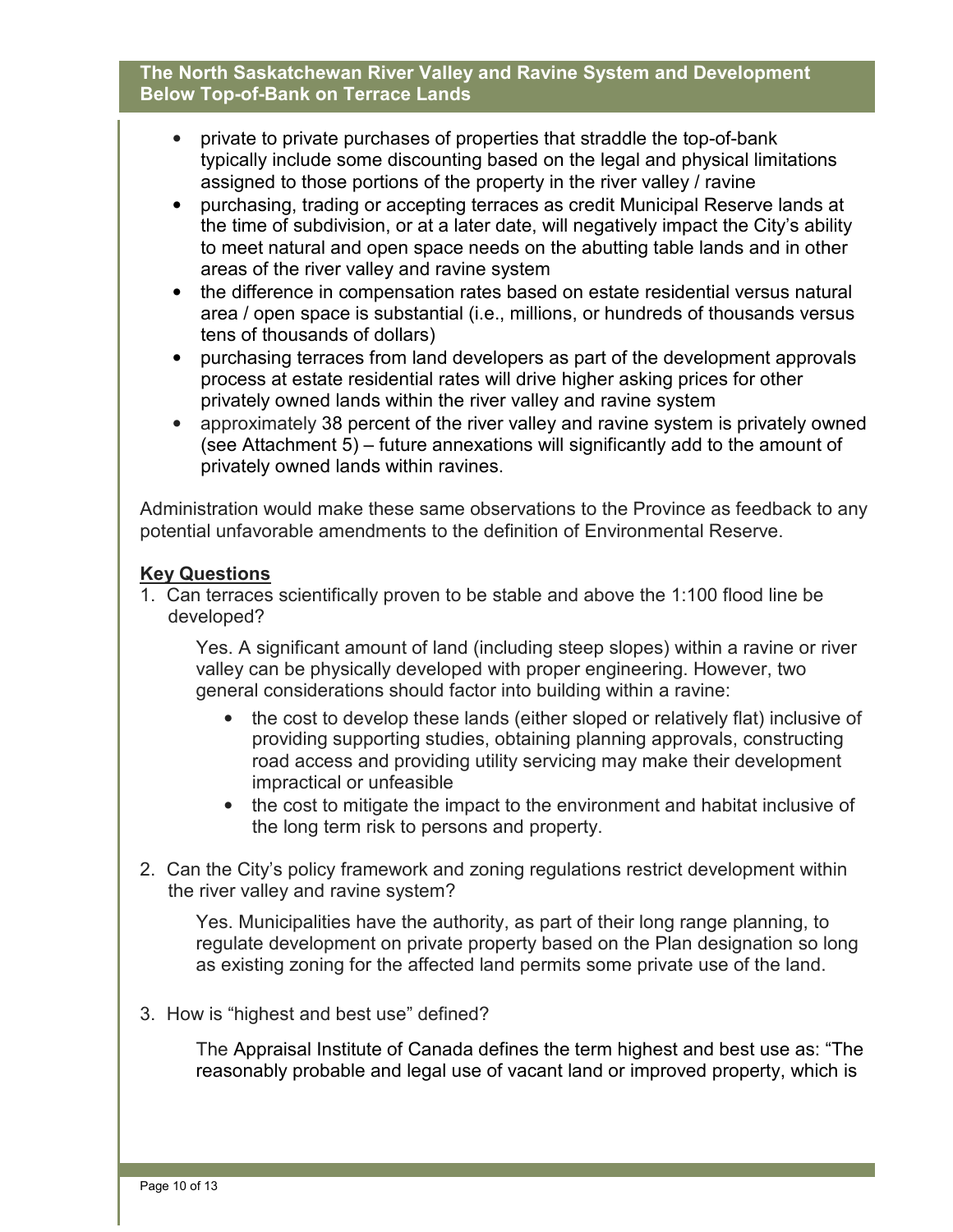physically possible, appropriately supported, financially feasible, and that results in the highest value as at the effective date of appraisal."

4. Does the City's policy framework affect offers (rate of compensation) to acquire private lands (not likely to be subdivided) within the river valley and ravine system?

Yes. Administration will offer a rate based on the plan designation being parks, natural area and open space and the zoning being A (Metropolitan Recreation), or AG (Agricultural).

5. Does the City's policy framework compel the City to acquire river valley and ravine lands at any time?

No. The City is not compelled to purchase private property in the river valley and ravine system so long as the private owner has some realistic opportunity to use the affected land under the Zoning Bylaw. Administration will monitor the availability of land for purchase and/or propose purchase for private lands to meet an imminent municipal need (e.g., to accommodate a trail alignment/connection as per an approved Plan).

6. How is a ravine defined, what lands are included in a ravine and what lands are excluded from ravine?

Webster's New World College Dictionary (2010) identifies a ravine as *"a long, deep hollow in the earth's surface, especially one worn by the action of a stream; large gully or small gorge".*

Ravines are landforms created by running water that has eroded into soil. Ravines are typically larger in scale than gullies and smaller in scale than valleys. Together gullies, ravines and valleys may form a hierarchy where water from table lands flows in a gully (sometimes being dry), then flow into a ravine (sometimes being dry), and then flow into a watercourse within a valley. A characteristic of all of these landforms is that they will have side slopes of variable steepness, with variable potential for movement, and in the case of ravines and valleys will include terraces.

To guide interpretation of the *Municipal Government Act*, Edmonton's policy framework identifies all lands on the ravine/valley side of an Urban Development Line as being environmental reserve. Administration will negotiate the location of the Urban Development Line depending on the topography of the interface between table lands and a ravine/valley.

7. When can Industry challenge the City on the taking of terraces within ravines as environmental reserve?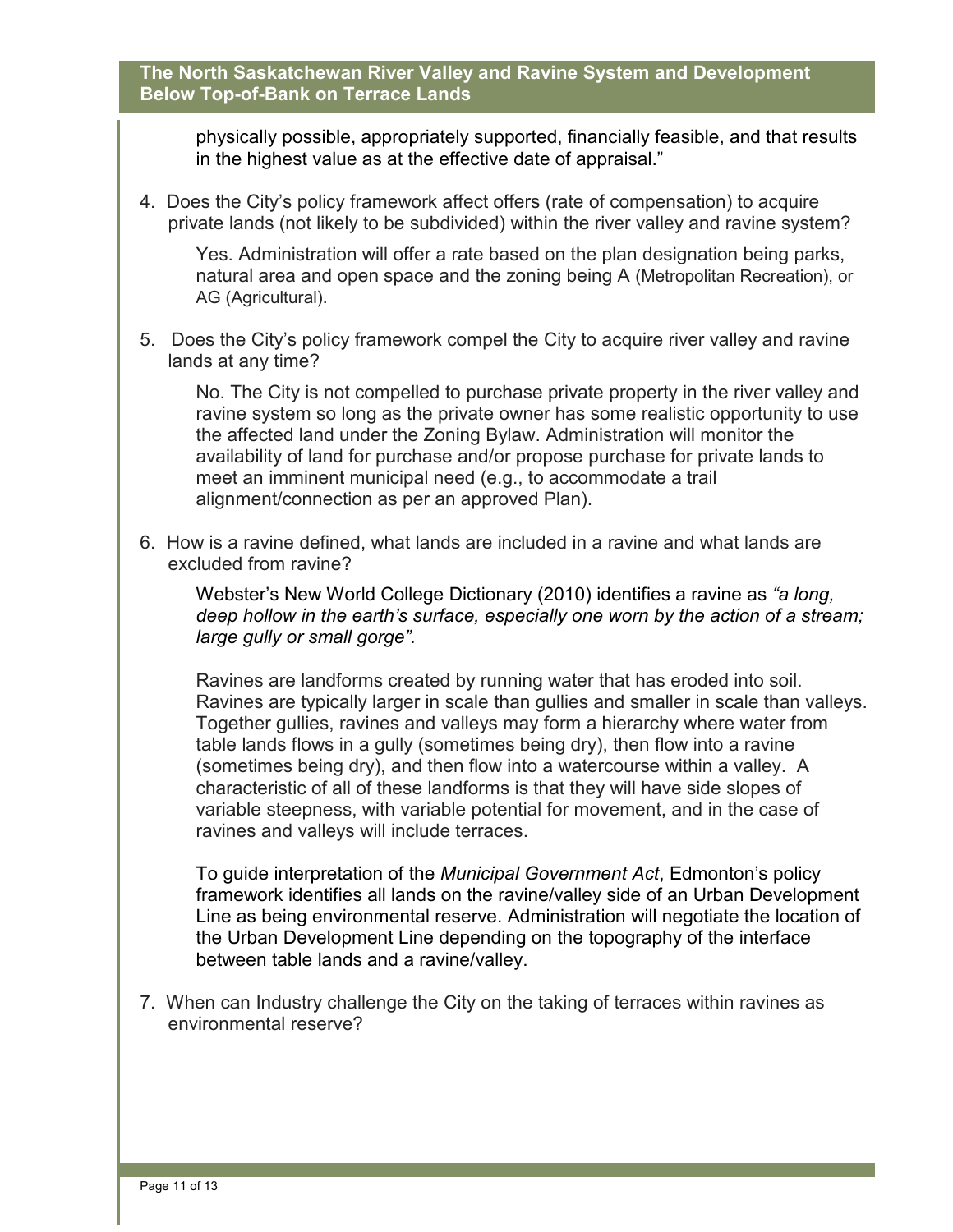Typically, industry would challenge the City at the time of subdivision when the City seeks to acquire environmental reserve. It could first do so at the Subdivision and Development Appeal Board and then through the courts.

8. What is the status of the Municipal Government Act review?

On September 25, 2015, the Government of Alberta announced its intention to update the *Municipal Government Act* before the end of 2016 and made the following statement: "*The updated Municipal Government Act will address outstanding issues and aim to achieve the following for Alberta municipalities) further responsibility for land use and environmental conservation*". Despite this statement, in the past the Province has been reluctant to make any change to the Act where municipalities and industry did not agree on a change.

# **Next Steps**

A number of proposed Neighbourhood Structure Plans are waiting to be advanced pending resolution of this issue. Industry is seeking assurance that the City will compensate valley/ravine terraces owners at an "estate residential" rate and in a timely manner. Industry would like this agreement on compensation to be ideally identified in the Plan document at the time of its adoption.

An industry challenge of a City Council approved Neighbourhood Structure Plan without such assurance would likely occur with the taking of environmental reserve at the time of subdivision. Depending on the proposed staging of the Plan area and the application of compliant land use zoning, subdivision is not expected to be imminent. The time between the approval of a Neighbourhood Structure Plan and a decision on a subdivision within the Plan area may be from six months to several years. However, there may be other affected subdivision applications that could challenge the City over the next several months.

Until the Province updates changes to the *Municipal Government Act*, the City practice of taking all land within a ravine as environmental reserve at the time of subdivision will continue. Relative to forthcoming Neighbourhood Structure Plans this would mean approving the Plan without including the assurance industry is seeking on the future disposition of terraces. Should the Province amend the Act in favour of industry, then the City will be compelled to amend its policy framework accordingly.

# **Policy**

*The Way We Grow,* Edmonton's Municipal Development Plan

*The Way We Green,* Edmonton's Environmental Strategic Plan

North Saskatchewan River Valley Area Redevelopment Plan (Bylaw 7188)

City Policy C542 – Development Setbacks From River Valley/Ravine Crests

City Policy C531 – Natural Area Systems